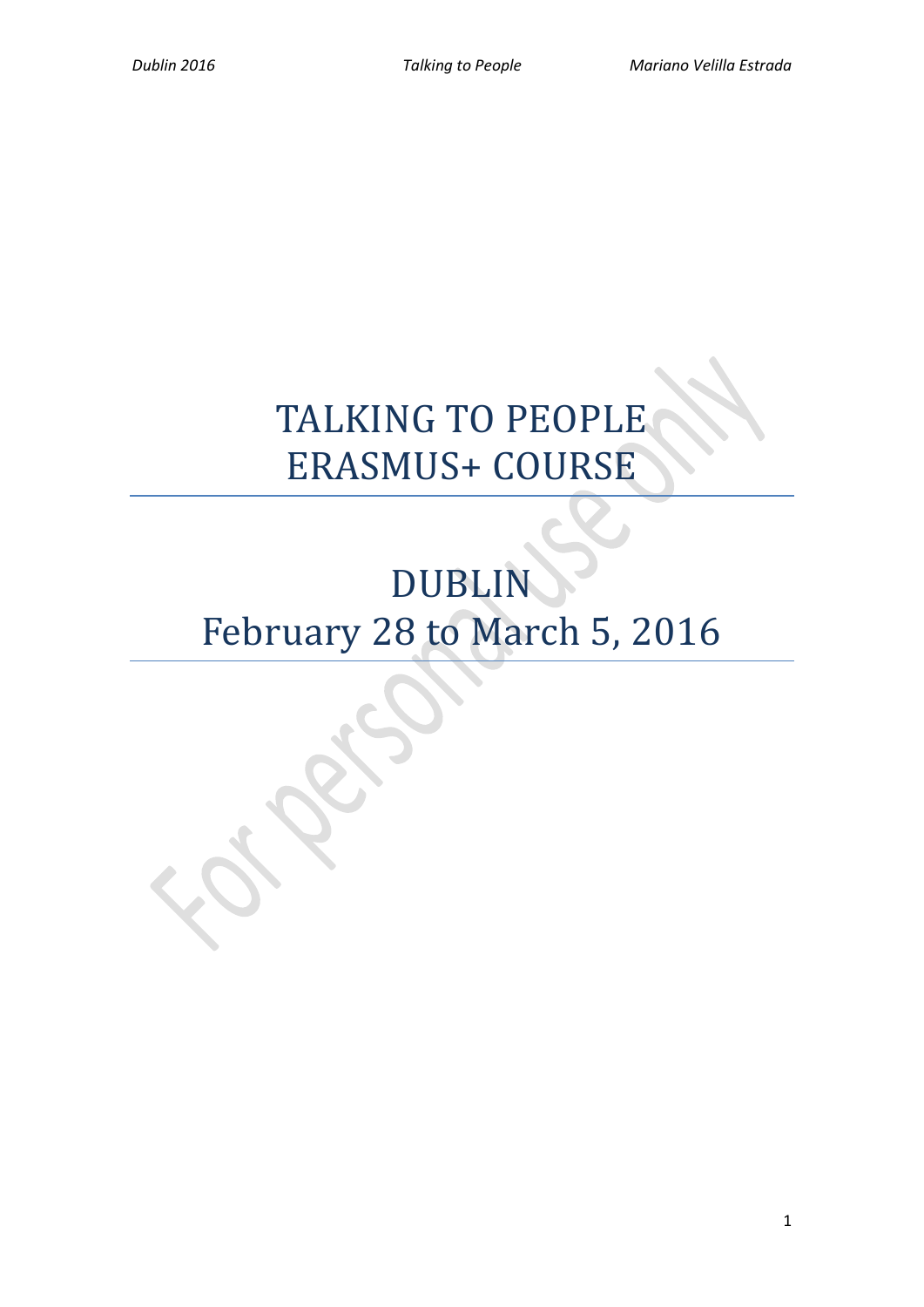## CLIL: CONTEXTS4CONTENTS (Eduardo Marín)

THE 4 C's MODEL (DO COYLE):

- CULTURE: What does the culture of the country/place offer me as a teacher? Self and other awareness, identity, citizenship and progression towards pluricultural understanding. Also, "habits of everyday life", "symbols and structures of our world".
- CONTENT: What cultural highlights from the visit/trip could I apply to my subject and to my students?

Progression in new knowledge, skills and understanding.

- COMMUNICATION: language of, for, through learning. Interaction, progression in language using and learning.
- COGNITION: What thinking skills would I like my students to develop in relation to this content?

LOTS: low order thinking skills

HOTS: high order thinking skills

Engagement in HOTS and understanding, problem solving and accepting challenges and reflecting on them.

# LOW ORDER THINKING SKILLS:

- Remembering
- **Understanding**
- **Applying**

# HIGH ORDER THINKING SKILLS:

- **Analysing**
- **Evaluating**
- **Creating**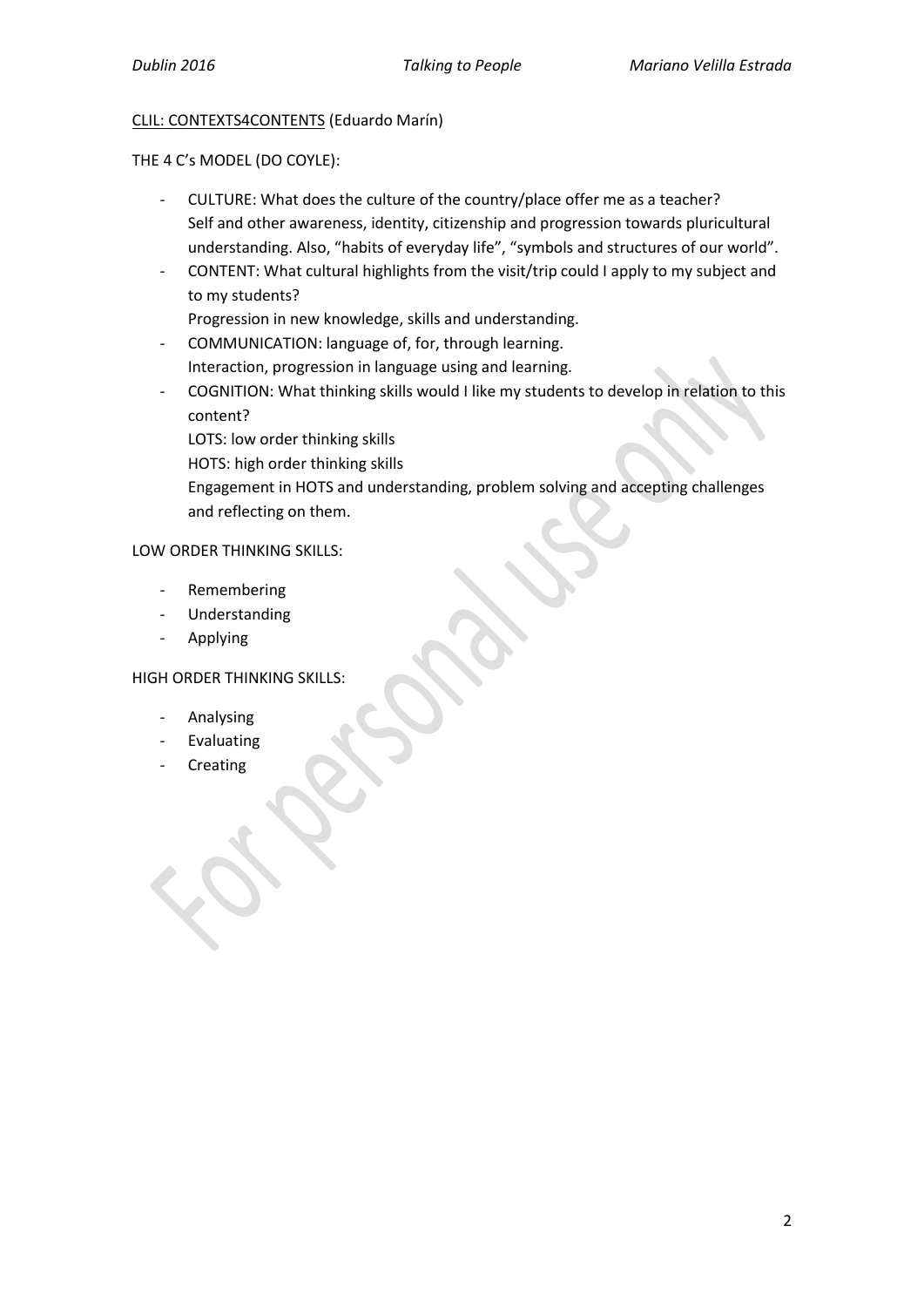## FOOD FOR THOUGHT:

- "The greatest resource you bring to the classroom is your creativity".
- "None of us is as smart as all of us" (Japanese proverb).
- "Less is more".
- "Keep it short and simple".
- "What learners can do with help today, they can do alone tomorrow" (Vygotsky).
- "Don't work harder than your students".
- "Students learn as much from peer interaction as from direct instruction".
- "Give yourself importance".
- "If you always do what you've always done, you'll always get what you've always got" (Henry Ford?).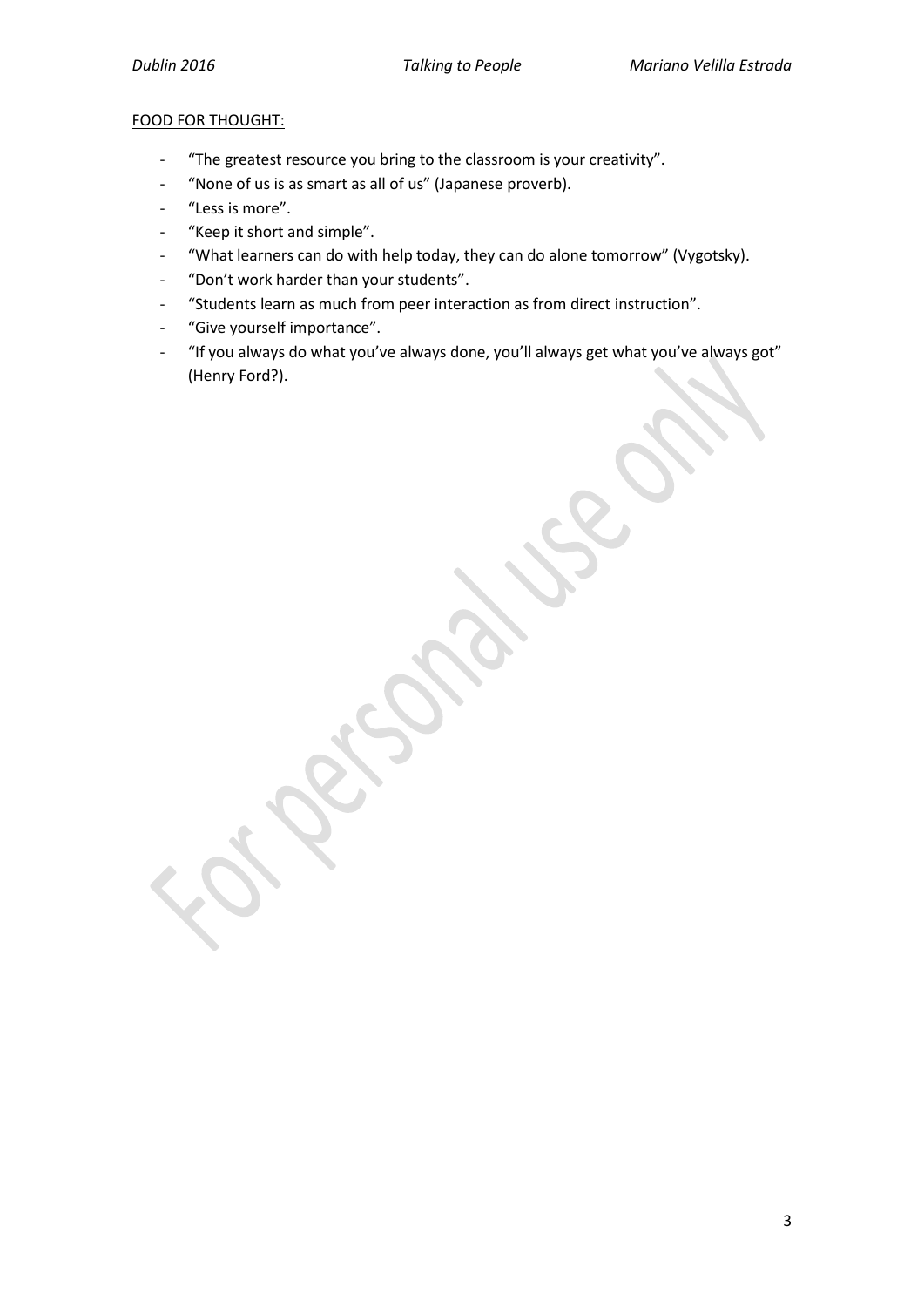## LITERACY ACROSS THE CURRICULUM (Pauline Kelly)

- BONDING ACTIVITES: People learn better when they know each other better (we have to create bonds between our students). Ice Breakers. If we create a learning environment, people learn to work together.
- Students' learning is influenced by: skills, expectations, motivation, behaviour, resources, attitudes, support and TEACHER QUALITY (OECD, *Teachers Matter*, 2011: [http://www.oecd.org/edu/school/48627229.pdf\)](http://www.oecd.org/edu/school/48627229.pdf).

Teacher quality is the single most important factor.

- PLAN EQUALLY: all 4 literary skills have to be present in all our lessons (important in this order). PROMOTING THE 4 LITERARY SKILLS:
	- LISTENING: used to introduce a new topic. It avoids a "cold start" (you can begin with a PLACEMAT. Ex.: you can read a 58-word-poem like Roger McGough's "Motorway" *1* , *The Mersey Sound*, 1967):
		- In groups, they try to remember as many of the 58 words a possible.
		- Total number of words in the group (each group should have a name). It connects with prior knowledge and curiosity is created.
		- It prepares students by giving them curricular vocabulary (the vocabulary of the topic they have to master).

It is an assessment for learning activity.

- SPEAKING: students are encouraged to present their results orally. Interaction is most important (a classroom is a place where we speak).
- READING: Low Stakes Team Competition (teaching and learning strategy). Scaffolding: you help students by means of worksheets or visual material. Activities:
	- Vocabulary activity: a definition grid with curricular vocabulary.
	- A quiz with questions made up by the students.
- WRITING: last step. The quality of the writing depends on the quality of the preparation: SCAFFOLDING.
- Teaching and learning do not happen at the same time. That's why we need the DIALOGIC CLASSROOM, where it is not the teacher who is speaking all the time).
- THINK-PAIR-SQUARE TECHNIQUE: can be used for:
	- Reading comprehensions
	- Problem solving: first you give your students a case study:
		- **Brainstorming**
		- Problem which they have to solve.

This enhances curiosity and builds skills.

**.** 

*(who are buying huge cars with hobnailed wheels the size of merry-go-rounds) have a new plan. They are going to put cobbles in our eyesockets and pebbles in our navels and fill us up with asphalt and lay us side by side so that we can take a more active part in the road to destruction.*

<sup>1</sup> *The politicians,*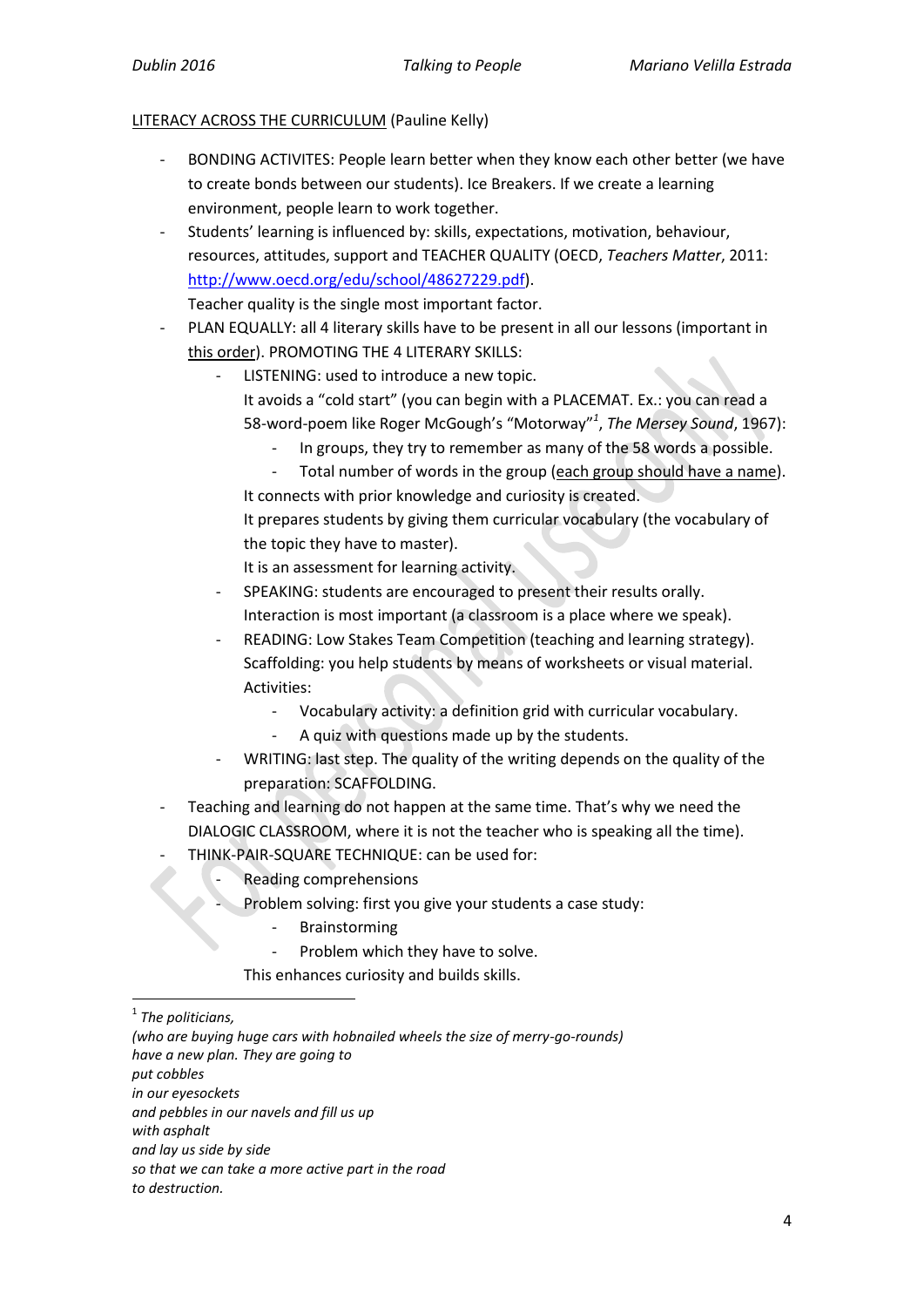- BAD PRACTICE:
	- No tapping onto previous knowledge.
	- No curiosity-raising.
	- No visual aids.
	- No understanding.
	- Call students one on one (the others do not listen or think).
- GOOD PRACTICE:
	- Give introductory statements and have the students decide whether they are true or false (Glendalough text).
	- Cloze test (with gaps to work out in pairs/groups):
		- 1  $1<sup>st</sup>$ : no clues.
		- 2<sup>nd</sup>: give clues of the words.
	- Read the text.
	- Have the students make a quiz with questions about the text.

## ACTIVITIES:

- STANDING OR WALKING DEBATES: students stand on two sides of the classroom (one, the "I agree" with the statement side; the other, the "I disagree" side). They try to convince the other group. Convinced students change sides.
- KWL TECHNIQUE (on a sheet for them to fill in):
	- what I Know (you tap on to previous knowledge)
	- what I Want to know (it creates expectations)
	- what I have Learnt

#### RECAP: LANGUAGE IS LEARNT BETTER IF YOU:

- Create a social bond
- Use a variety of teaching strategies, applying to visual, auditory and kinaesthetic learners.
- Ensure that all students use new vocabulary and speak as they learn.
- Use Drama In Education techniques (e.g., "walking debates" or "role plays").
- Encourage your students to express their personality and humour in the target language (use language meaningfully).
- Include frequent brief recaps of what has been learnt.

# ASSESSMENT FOR LEARNING

- Example dialogue:
	- *[Teacher]* How do you rate yourself?
	- *[Pupil]* 3
	- Why not a 2?
	- Well, I can (have learnt, know) ..., but ... [they are reflecting]
	- What would make you a "4"?
	- [they decide what to do to improve].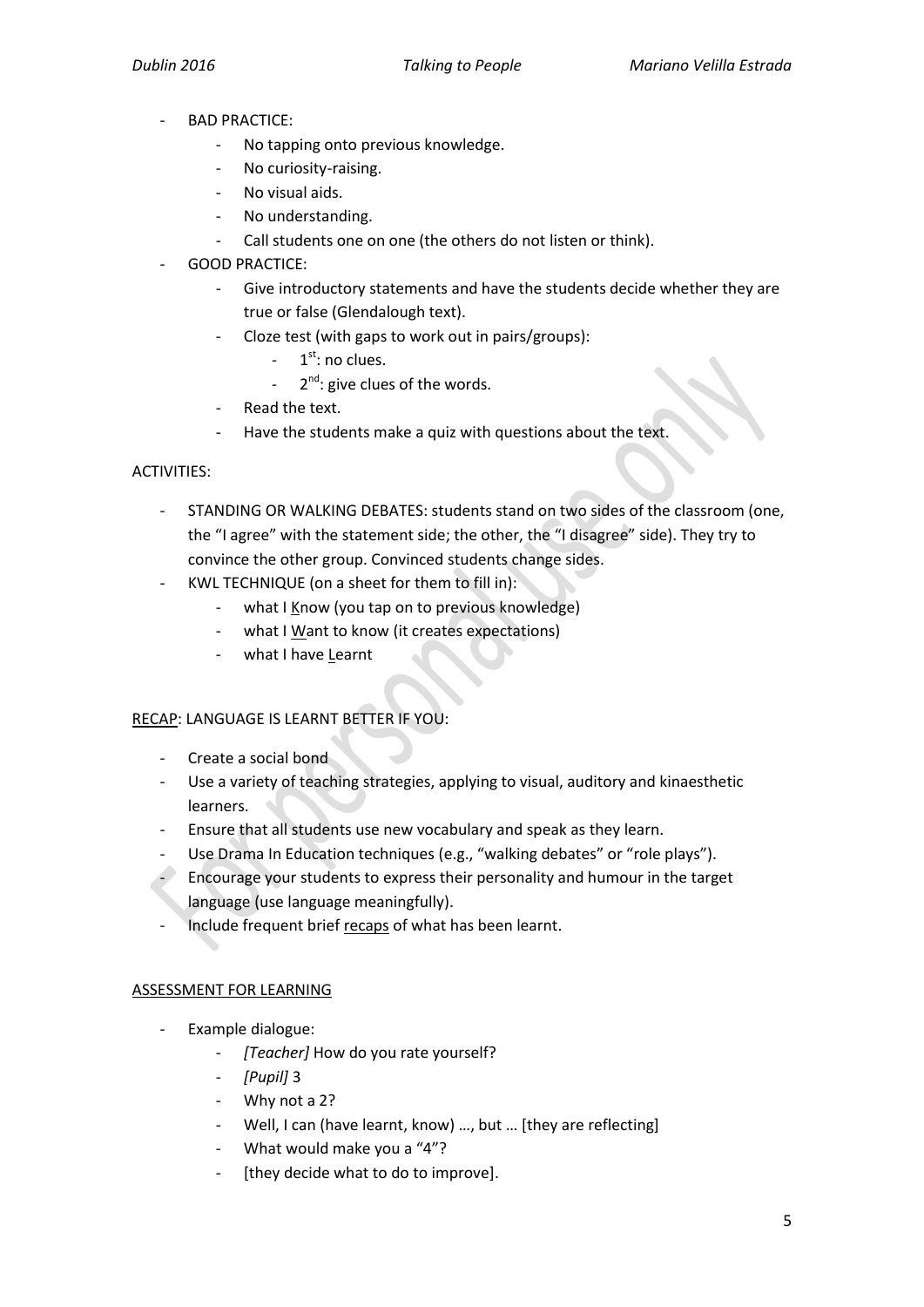## COOPERATIVE LEARNING

- One student teaches another.
- Example: "My little book": good to teach definitions of basic concepts. Each student is given a definition on a sheet, which he learns and explains to the other students, which learn it and copy it on their little books.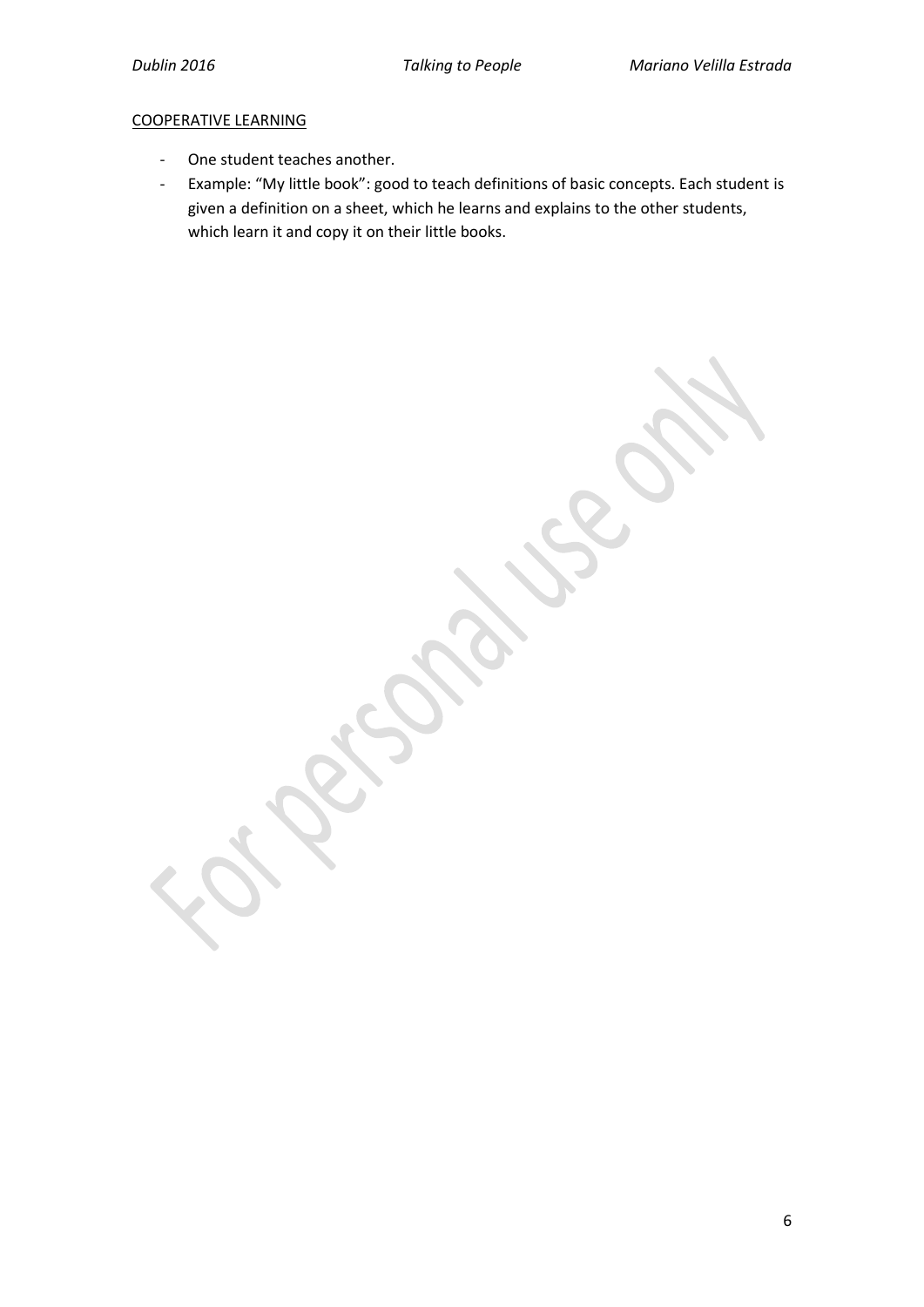# ICT FOR TEACHING (Neil O'Sullivan)

## [ict4teaching2015@gmail.com](mailto:ict4teaching2015@gmail.com)

SAMR MODEL by Dr Rubén Puentedura (2006):



<https://sites.google.com/a/msad60.org/technology-is-learning/samr-model>

- Google Apps for education.
- GOOGLE DOCS > SHARE

# > RESEARCH

- Chrome > Settings > Extensions > more extensions > read and write
- OCR functionality (import stuff)
- Upload a document: NEW > Upload a file (open with Google Docs). It gives you the text of an Internet document in Word format (it scans it well). > Share.
- GOOGLE FORMS: for surveys.
	- Drive > New > Forms (or Drawings or Maps).
	- $-1$ <sup>st</sup> question: name & email address (Make them REQUIRED = it is compulsory to answer them).
		- You can decide on the type of question and fix a time and date for answering it.
	- You can see the responses.
	- You can send the forms via email, OR
	- you can give them the URL in shorthand form through a URL shortener [\(https://goo.gl/\)](https://goo.gl/).
	- You can get the results on a spread sheet.
	- > Add-ons > Flubaroo > regrade assignments (it sort of marks the test).
		- > Add-ons > Doctopus
		- > Add-ons > Mapping sheets (you put names of cities on the spread sheet and this application will show these cities on Google Maps.
- GOOGLE SLIDES: a presentation too.
- GOOGLE DRAW: for essay plans (titles, paragraphs, subtopics, etc.).
- [https://duckduckgo.com/:](https://duckduckgo.com/)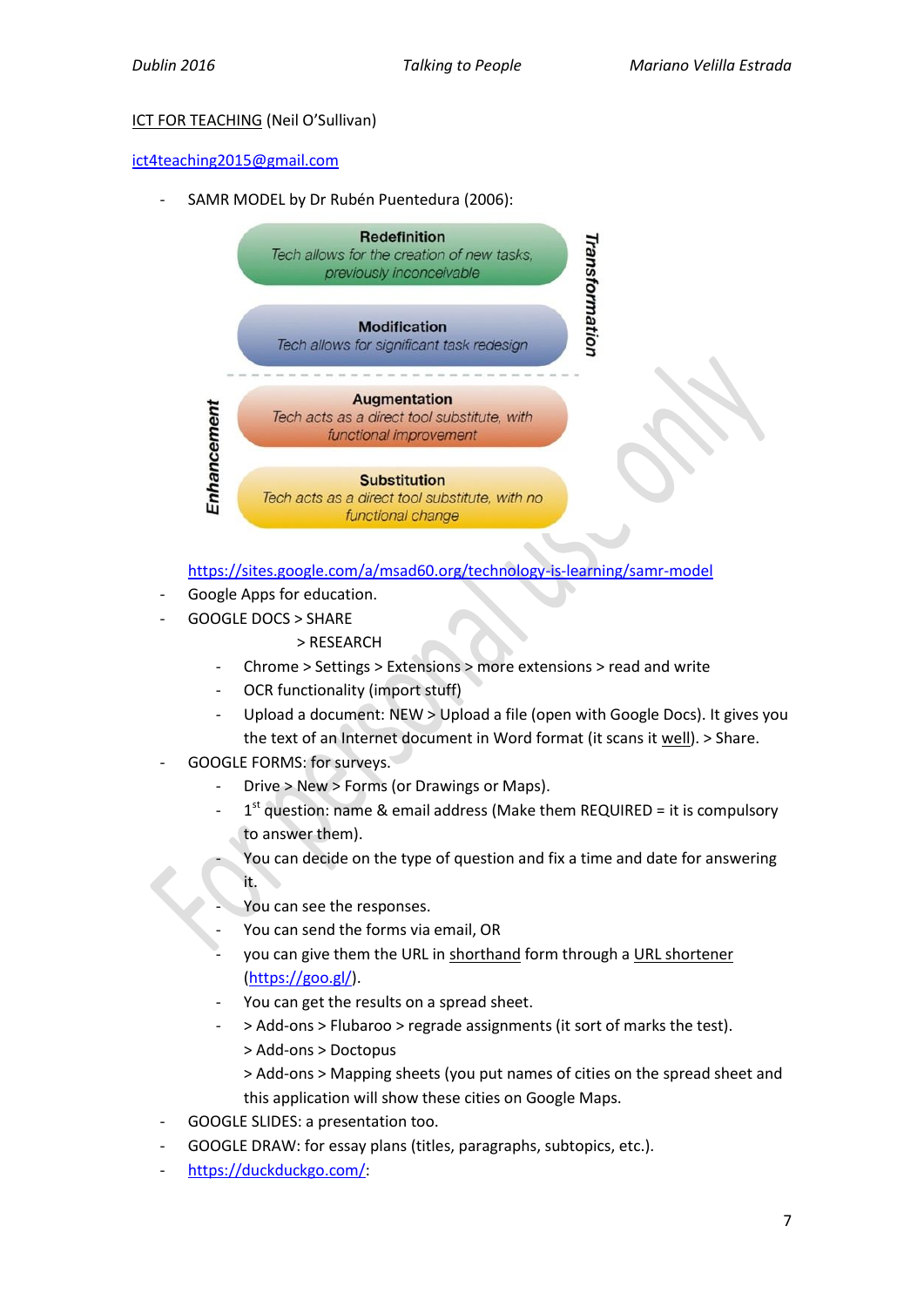- It is like a Google Search machine but it will give you always the same results (sometimes Google will give you different results depending on the computer (ex.: BOE may open Bank of England in some computers).
- [https://www.instagrok.com/:](https://www.instagrok.com/)
- It gives you the info in the form of a graph. It is good for a webquest.
- [http://visuwords.com/:](http://visuwords.com/) relationships between words in graph form.
- GOOGLE TREKS: [https://www.google.com/maps/about/treks/#/grid:](https://www.google.com/maps/about/treks/#/grid) shows videos of places in the world.
- GOOGLE CULTURAL INSTITUTE: <https://www.google.com/culturalinstitute/home?hl=es>
- FREE IMAGES (legally downloadable):
	- PHOTOS FOR CLASS:<http://www.photosforclass.com/>
	- PIXABAY[: https://pixabay.com/es/](https://pixabay.com/es/)
	- CREATIVE COMMONS SEARCH[: https://search.creativecommons.org/](https://search.creativecommons.org/)
- LANGUAGE AND WRITING:
	- PHRASE FINDER: proverbs, quotations, etc.:<http://www.phrases.org.uk/>
	- DICTIONARY.COM[: http://www.dictionary.com/](http://www.dictionary.com/)
	- ONELOOK.COM: dictionary and reverse (it helps you find the word): <http://www.onelook.com/>
	- GLOSBE.COM: <https://glosbe.com/>
		- Multilingual online dictionary.
		- It gives words used in context and translated.
	- EDUCATION PLACE: graphic organiser:<https://www.eduplace.com/>
- FREE TOOLS:
	- PADLET.COM: a free webspace (to create a padlet, click on "+"): <https://padlet.com/>
	- SLIDETALK.NET[: http://slidetalk.net/.](http://slidetalk.net/) It converts presentations to videos.
	- SOCRATIVE.COM: to create your own quizzes or forums: <http://www.socrative.com/>
	- LINGTLANGUAGE.COM: students can record their own oral productions: <http://lingtlanguage.com/>
		- KAHOOT.IT: for quizzes[: https://kahoot.it/#/.](https://kahoot.it/#/) First you need to get it here: <https://getkahoot.com/>
		- LEARNINGDESIGNER.ORG: useful to prepare didactic units:
		- <http://learningdesigner.org/>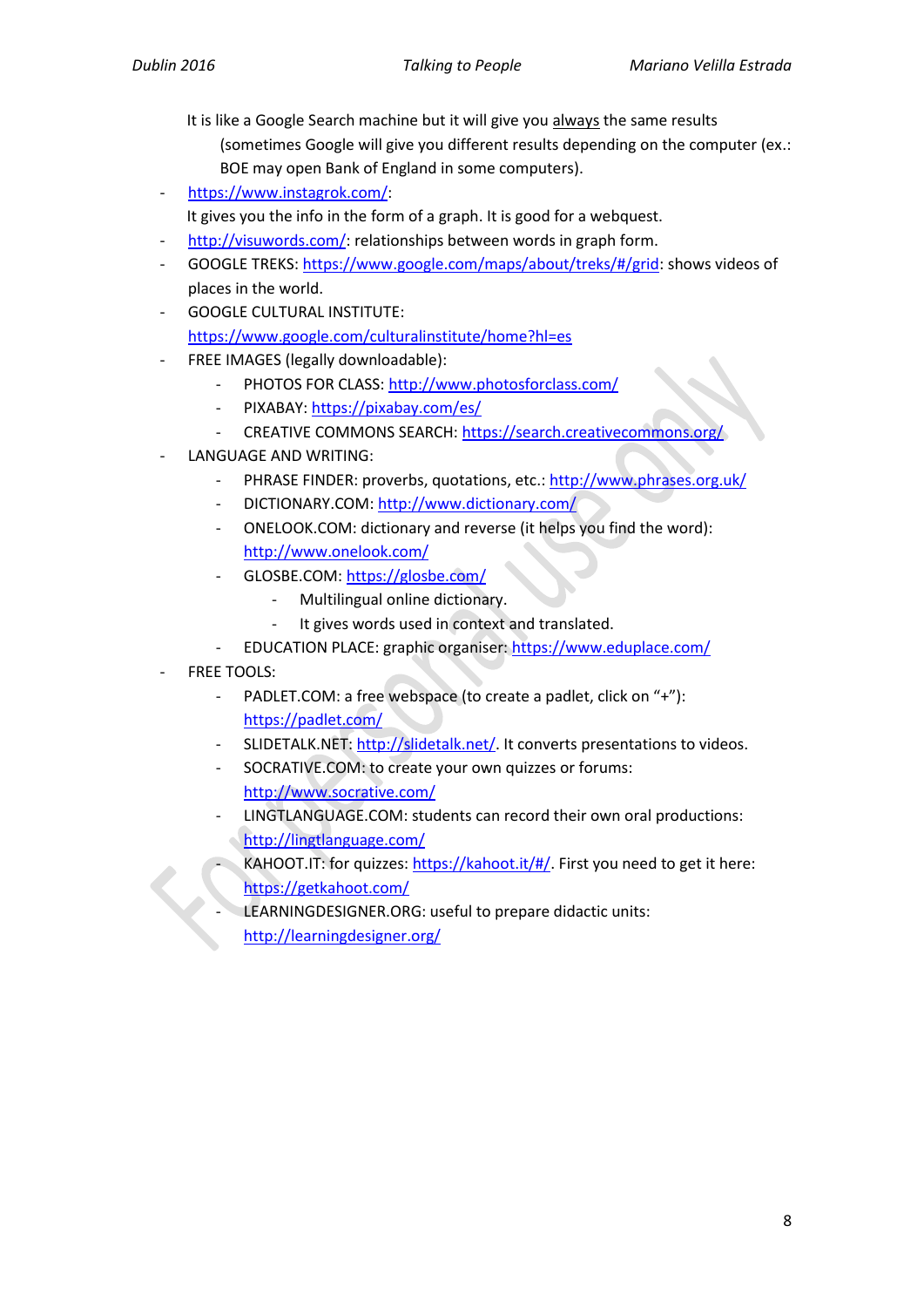#### IRISH AUDIOVISUAL MATERIAL (Pauline Kelly)

[www.rte.ie/radio1/doconone/](http://www.rte.ie/radio1/doconone/)

Award winning radio documentary series.

The educational support services have prepared materials to use at schools for 12-15 year-old students.

> Educational resources: worksheets that go with the particular documents. One new document every week.

> Overview for teachers.

Examples: "Superdog" / "Dracula was Irish" / "Don't go far" (the real story of two kids who managed to escape from Dublin to Wales to London to Heathrow to NYC airport (Air India flight), where they were caught by the police).

- [www.jct.ie:](http://www.jct.ie/) junior cycle for teachers (selection of movie trailers, e.g. "ET").
- Irish Film Board short films: has short clips of films (+/- 5 min. long). > SEARCH: "The White Dress" [\(http://www.thisisirishfilm.ie/shorts/the-white-dress\)](http://www.thisisirishfilm.ie/shorts/the-white-dress).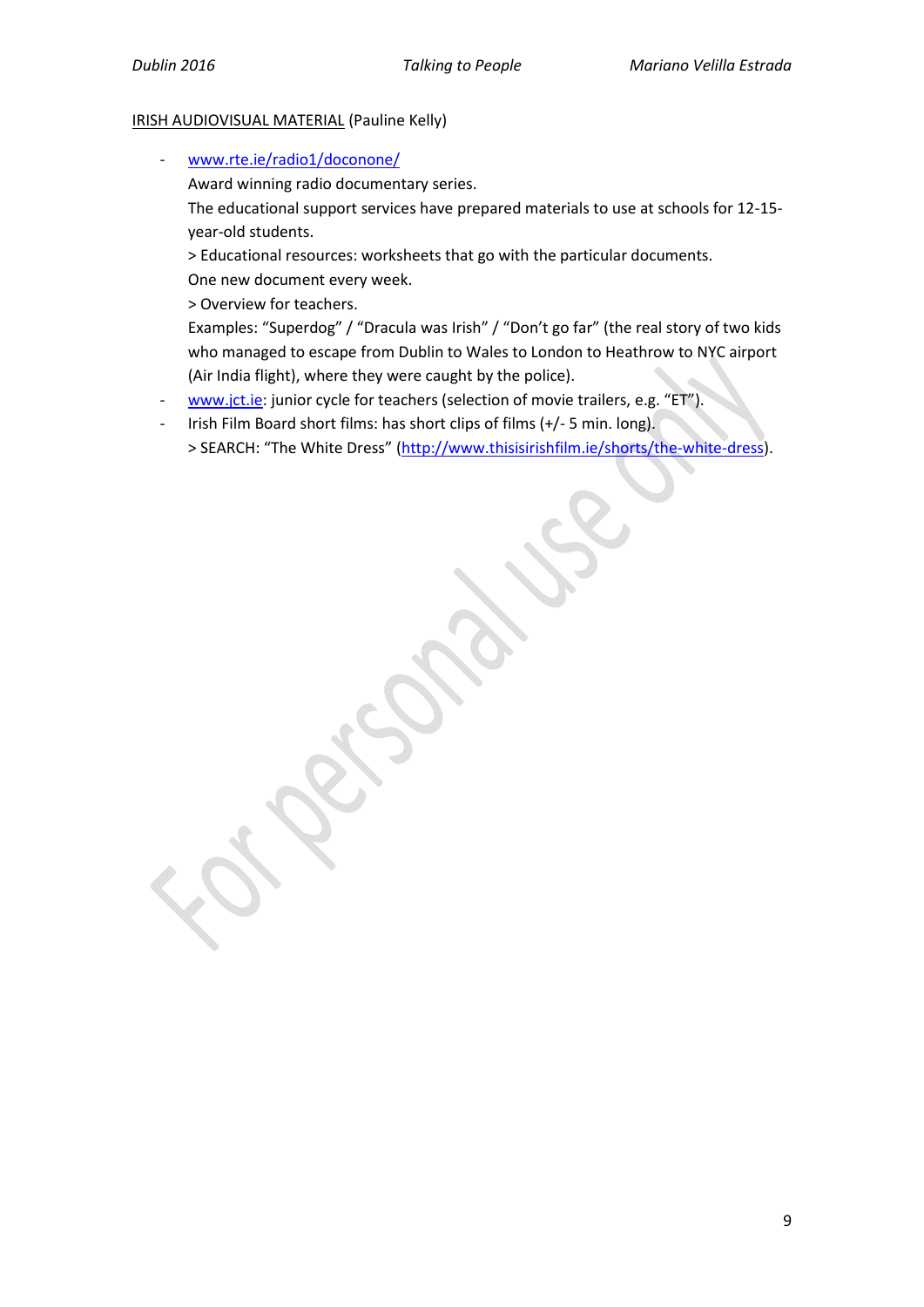#### DISSEMINATION STRATEGIES (Eduardo Marín)

- People think that everybody can teach.
- Only by disseminating our good practices can we show what we, but not others, can do.
- DISSEMINATE (from Latin "semina" = seed) means SCATTERING SEEDS.
- COMMUNICATION > NETWORKING (contact with other colleagues) > DISSEMINATION > PROFESSIONAL DEVELOPMENT > EDUCATIONAL CHANGE (adapting to the students' needs).
- STRATEGY:
	- What to disseminate? (What have I learnt? What is most valuable?)
	- Target group: principal, parents, teachers, education authorities, journals, webs, …
	- How to communicate?: web, articles, seminars, workshops, e-twinning, …